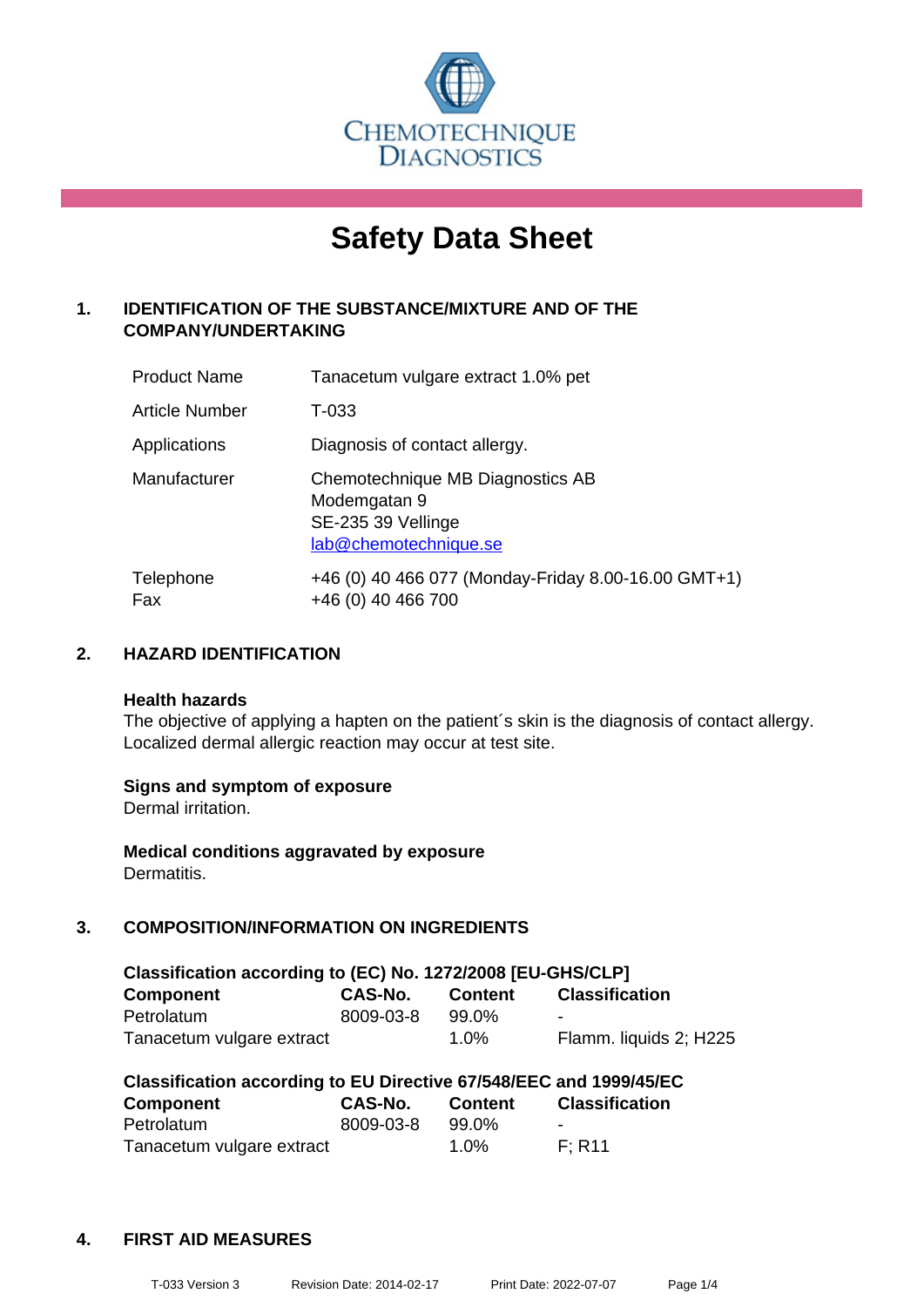#### **Emergency and first aid procedures**

Obtain medical attention.

# **5. FIRE-FIGHTING MEASURES\***

#### **Suitable extinguish media**

CO2, powder or water spray. Fight larger fires with water spray or alcohol resistant foam.

#### **For safety reasons unsuitable extinguishing agents** Water with full jet.

**Special protective equipment for fire-fighters** Wear self-contained respiratory protective device. Wear fully protective suit.

\*Data is shown for petrolatum only

#### **6. ACCIDENTAL RELEASES MEASURES**

**Steps to be taken if material is released or spilled** Contain and place in a closed container.

#### **7. HANDLING AND STORAGE**

**Precautions to be taken in handling and storage** Store dark at 5-8°C. Avoid extended exposure to light. FOR EXTERNAL USE ONLY.

#### **8. EXPOSURE CONTROLS/PERSONAL PROTECTION**

**Respiratory protection** Not required.

**Ventilation**

Local exhaust.

**Protective gloves** Disposal gloves.

#### **Eye protection**

Not required with normal use.

#### **Work/Hygienic practices**

Wash hands after each use.

#### **9. PHYSICAL AND CHEMICAL PROPERTIES**

| Appearance | Greenish Brown Semi Solid |
|------------|---------------------------|
| Odour      | Fragrance                 |

Melting point\* 50-55° C Flash point\* >100°C Self ignition\* Product does not self ignite.

Boiling point\* No data available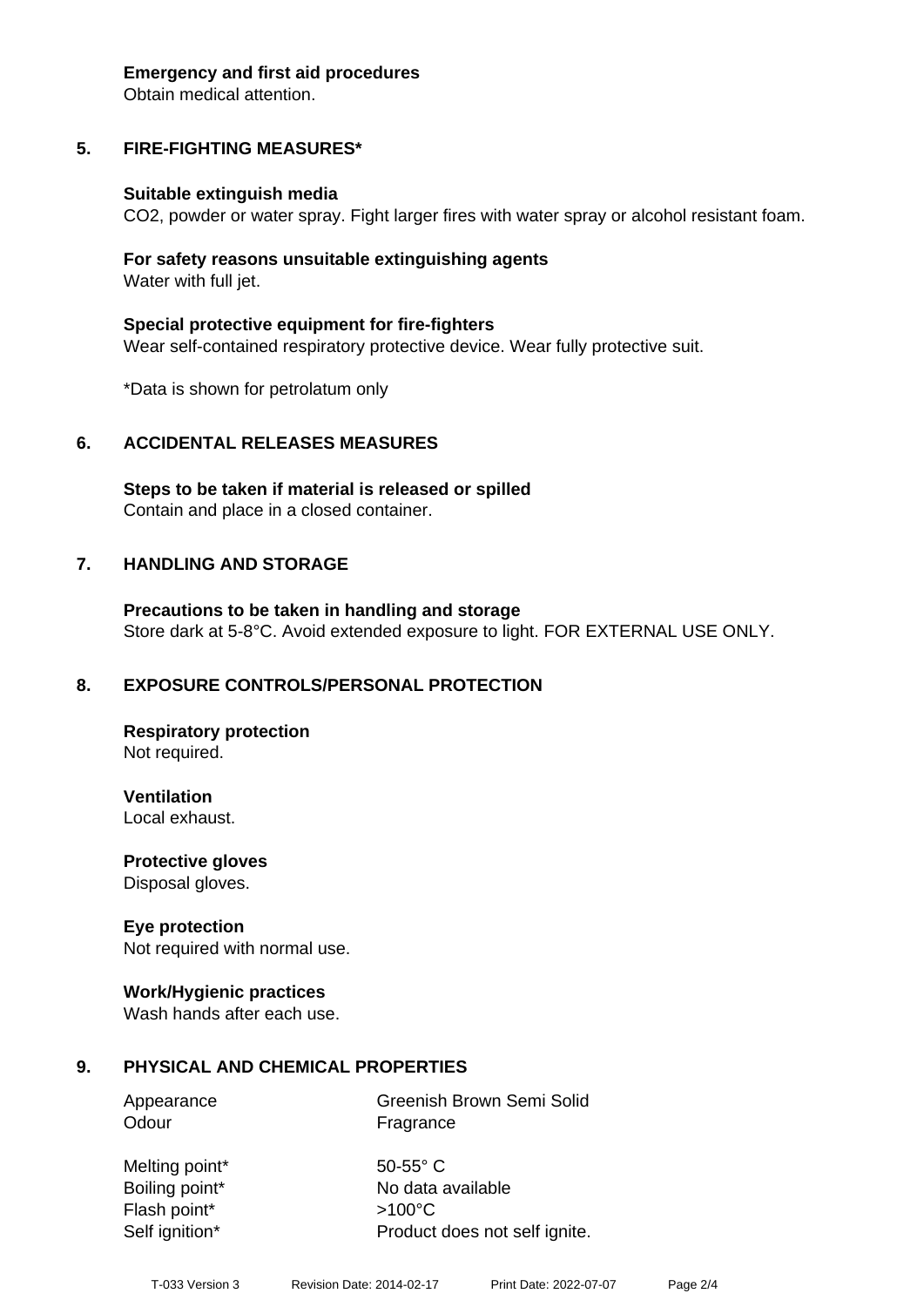Density\* No data available. Solubility in/Miscibility with Water\*

Danger of explosion\* Product does not present an explosion hazard. Insoluble

\*Data is shown for petrolatum only

#### **10. STABILITY AND REACTIVITY**

#### **Incompability**

May react with strong oxidizing agents.

#### **Stability**

Stable at recommended storage conditions.

#### **Hazardous byproducts**

Combustion may generate CO, CO2 and other oxides.

# **Hazardous polymerization**

Will not occur.

# **11. TOXICOLOGICAL INFORMATION**

No data available.

# **12. ECOLOGICAL INFORMATION**

No data available.

#### **13. DISPOSAL CONSIDERATIONS**

**Waste disposal method** Comply with federal, state/provincial and local regulation.

#### **14. TRANSPORT INFORMATION**

Not dangerous goods.

#### **15. REGULATORY INFORMATION**

The classification is according to the latest editions of the EU lists, and extended by company and literature data.

# **16. OTHER INFORMATION**

#### **Text of H-statements and R-phrases mentioned in Section 3**

| Flamm. liquids 2 | Flammable liquids (Category 2)     |
|------------------|------------------------------------|
| H <sub>225</sub> | Highly flammable liquid and vapour |
| E                | Flammable                          |
| <b>R11</b>       | Highly flammable                   |